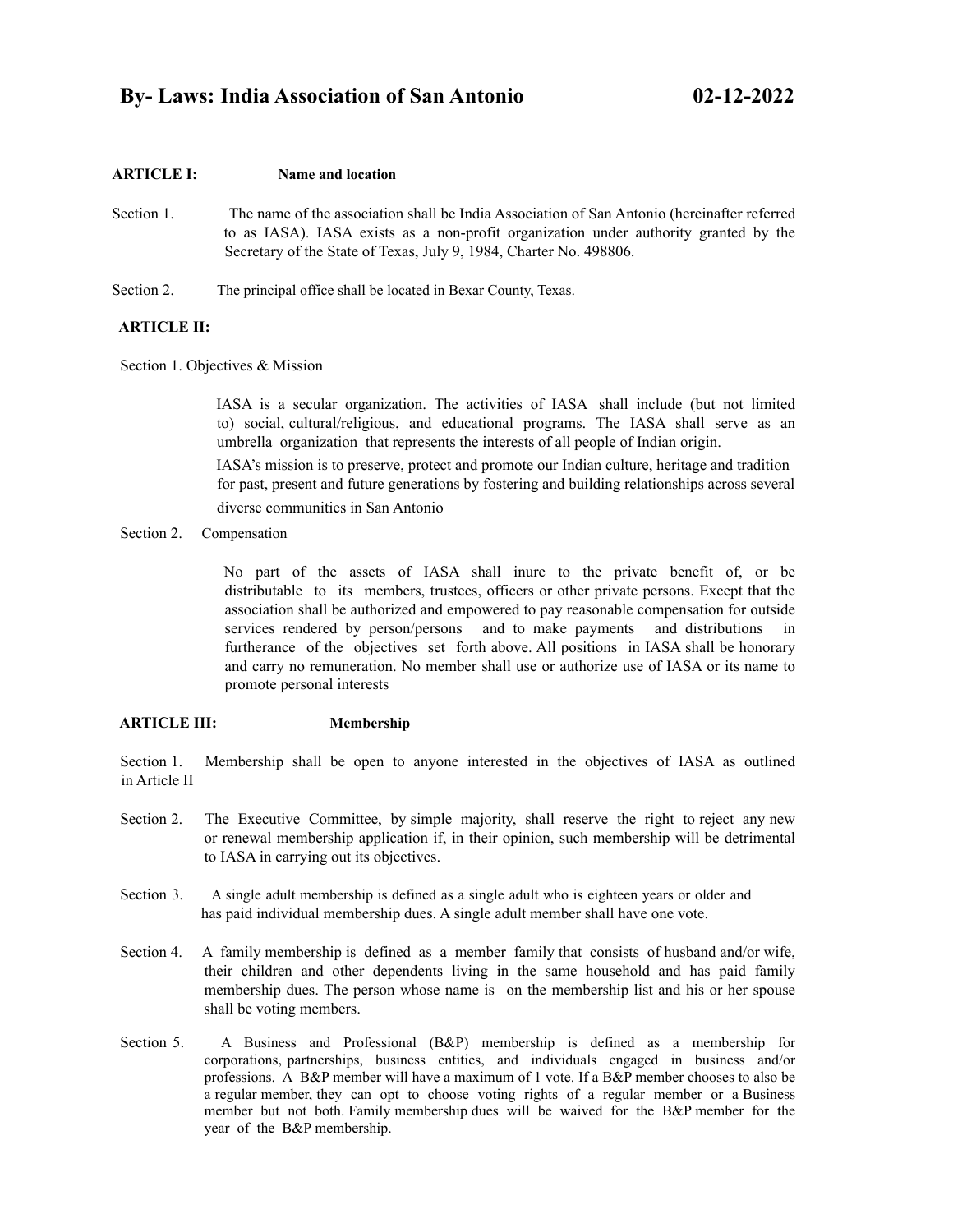- Section 6. Executive Committee, can confer honorary membership for a period of one year at a time, upon individuals or organizations that promote the objectives of IASA. Such honorary members will have no voting rights and will not serve on the Executive Committee or the Board.
- Section 7. Memberships will be valid from the date of purchase until end of term. For example, one year membership purchased on April 23rd will be valid until April 22nd of the following year.

## **ARTICLE IV: Communication**

- Section 1. Approved means of communication among the members of the Executive Committee, Board of Trustees, Community Center Committee and other sub committees (hereinafter referred to as the Leadership) of the IASA and bilaterally with its members may include, but not limited to, E-mail, facsimile, posting on its website, telephone and surface mail.
- Section 2. It is the responsibility of the members to notify the Association of any changes in contact information. The Leadership of the IASA may decide on the preferred mode of communication for a given issue.
- Section 3. The Leadership may choose to conduct their meetings via telephone, videoconference or any other electronic means.

# **ARTICLE V**: **Membership Dues**

- Section 1. The existing Executive Committee, by a simple majority can change membership dues for the following membership year. Such change shall not exceed fifty percent (50%) of the current membership dues. More than 50% increase will need approval by the Executive Committee and the Board of Trustees.
- Section 2. Memberships will be valid from the date of purchase until end of term. For example, one year membership purchased on April 23rd will be valid until April 22nd of the following year.

## ARTICLE VI: General

- Section 1. Amendments to the Bylaws can be proposed by any voting member, in writing, to the Executive Committee. Such an amendment will be presented at the next general body meeting after the Committee and Board have approved it. However, if the Executive Committee or the Board does not approve the proposed amendment, such a proposal can still be presented at the next general body meeting with a signed petition of 25% of total voting members.
- Section 2. Amendments of these By-Laws require approval by two-thirds majority of the voting members. Notice of any proposed changes shall be sent via the approved means of communication to all the members at least thirty days prior to the date set for voting or return of ballots. Absentee voting is permitted prior to the date set for voting via any approved means of communication.
- Section 3. The total number of voting members will be determined sixty days before the date that any issue is brought to vote.
- Section 4. IASA shall regularly communicate with its members via a newsletter or any other electronic means.
- Section 5. The general body consisting of its entire voting members shall be the supreme authority on matters involving IASA.
- Section 6a. Proceedings of the Executive Committee meetings are open to any member for observation, provided any of the office bearers are informed by the observer two days in advance of the meeting.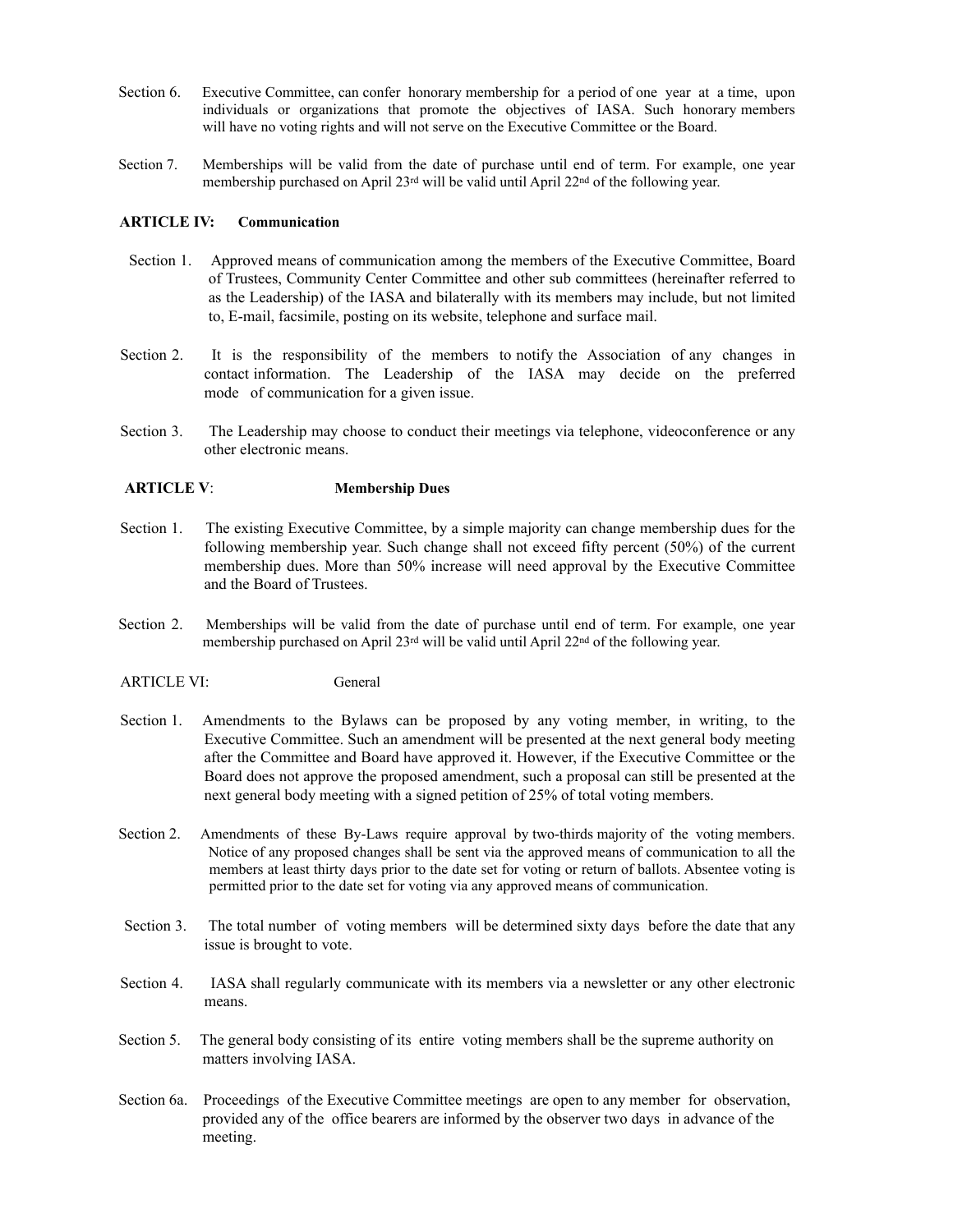- Section 6b. Such a member shall be informed of the agenda seven days prior to the meeting. The said member then shall participate in the discussion of the topic present but will not be able to vote on it. Any member who wishes to attend and present an issue to the IASA Executive Committee may do so by submitting a request per the guidelines in Art IV, to any of the Executive Committee members fourteen days in advance of the scheduled meeting. continue to be an observer for the rest of the meeting.
- Section 6c. In case of an emergency or exceptional situation, the President may waive the time period mentioned in section 6b.

## **ARTICLE VII: Accounts**

- Section 1. The Executive Committee shall maintain two types of accounts: a) Operating Account and b) Capital Account
	- a) Operating Accounts: funds from these accounts will be used for the day-to-day activities of IASA for the fiscal year. The designated members of the Executive Committee or the Chair of the Community Center Committee may sign checks from these accounts.
	- b) Capital Accounts: funds in excess of the operation needs for the fiscal year will be treated as capital account. Withdrawal of funds from this account should require at least two signatures. One of the signatories must be a designated member of the Board of Trustees.
- Section 2. The Executive Committee shall present to the Board of Trustees the budget on or before the last day of February of that year. For that interim period (January 1 through February) funds can be spent from the operating account of the previous fiscal year. (Fiscal year, Jan. 1-Dec. 31, corresponds with the calendar year.)
- Section 3. Once the budget is presented by the Executive Committee and approved by the Board of Trustees, the balance of the approved budget may be transferred to the operating account as necessary without further approval of the Board.
- Section 4. In the event of any unexpected additional expense, on the recommendation of the Executive Committee, the Board of Trustees may approve additional funds for the operating expenses for that fiscal year.
- Section 5. Acquisition of any durable asset should be approved by two-thirds majority of the Executive Committee. The Executive Committee in any fiscal year may spend up to 5% of the liquid assets of the IASA as of December 31 of the previous year for such acquisition. Liquid assets comprise the combined balance of all accounts. If the amount is between 5% and 25% of the liquid assets, it will require approval by the Board of Trustees. If the amount exceeds 25% of the liquid assets, approval by two-thirds of the voting members will be required.
- Section 6. For the purpose of day-to-day operations of IASA, the president or his/her designee will be authorized to sign checks up to an amount of \$1000 for any single event. For the amount in excess of \$1000.00, signatures of at least two office bearers will be required.
- Section 7. The Board of Trustees shall arrange an internal audit every year.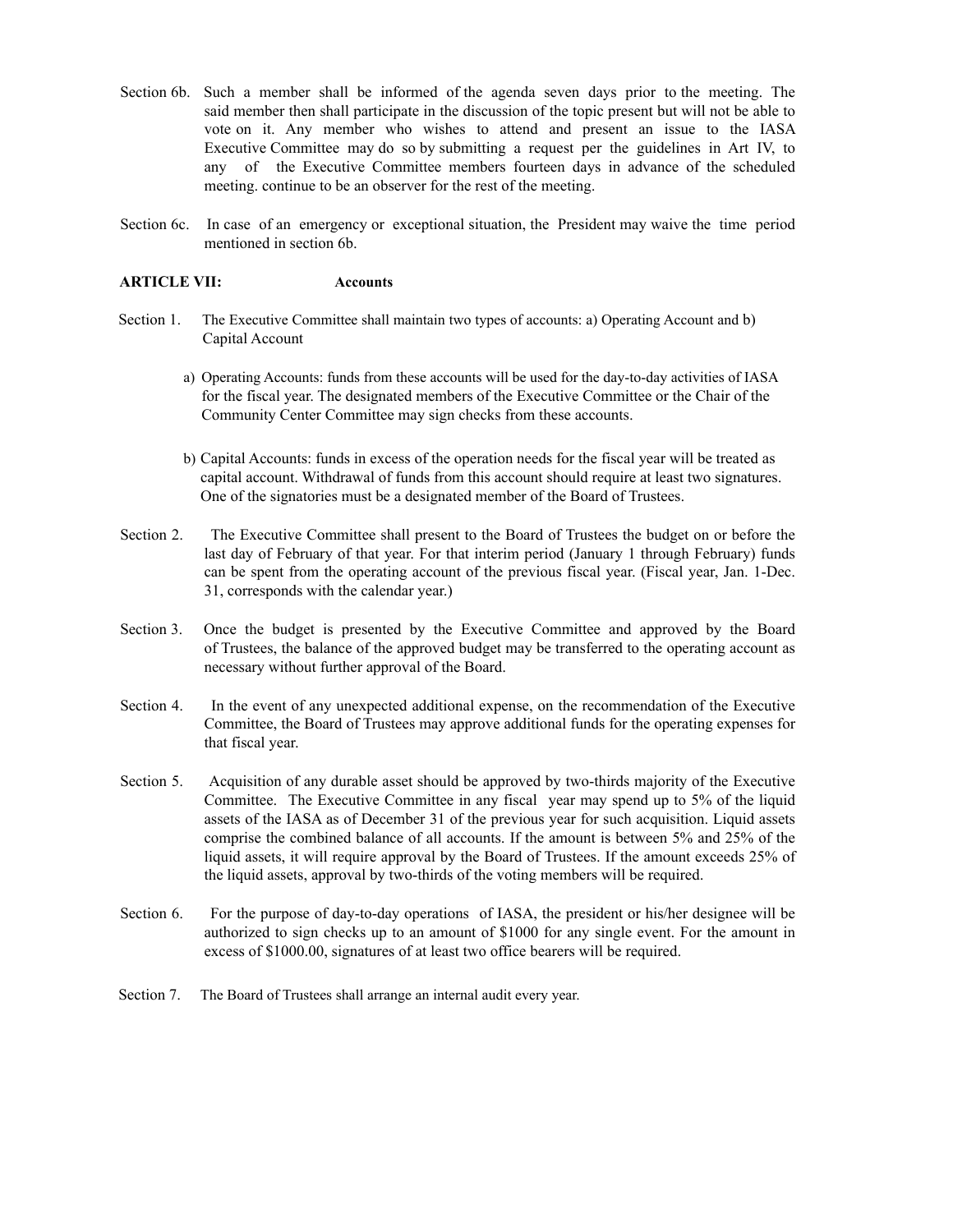#### **ARTICLE VIII: Executive Committee**

- Section 1. The Executive Committee shall have an odd number of members with a minimum of seven and maximum of thirteen members.
- Section 2. The Executive Committee shall include four office bearers, namely: President, President Elect/Vice-President, Secretary, and Treasurer. These office bearers shall be elected by the Executive Committee, by simple majority, during their first meeting to be held before December 31. The President and one more office bearer should have served on the Executive Committee for at least one year.
- Section 3. In the event the President is unable to complete the term, on or prior to June 30th the Vicepresident/ President Elect will become the president for the remaining term. The Executive Committee will then elect a new Vice-President President Elect. If the un-expired term starts on or after July 1st the Vice-President/President Elect will be President for that year.
- Section 4. No one person will serve for more than two consecutive years as President.
- Section 5. The tenure of the Executive Committee shall be the same as the membership year as defined in Article V Section 2.
- Section 6. The Executive Committee shall be responsible for organizing activities in keeping with the objectives of the IASA.. [Refer to Article II]
- Section 7. The Executive Committee will prepare a projected budget and present it no later than the last day in February that fiscal year to the Board of Trustees for its approval. [Refer to Article VII, Section 2]
- Section 8. The Executive Committee shall publish quarterly financial reports in the newsletter.
- Section 9. The President and/or his/her designee from the Executive Committee shall attend the Board meetings.
- Section 10. The Executive Committee shall meet at least seven times during the fiscal year. Presence of two-thirds of the Executive Committee shall constitute a quorum for such meetings. A representative from the Board of Trustees will be invited to attend all the Executive Committee meetings.
- Section 11. All Executive Committee members are required to attend at least two-thirds of the meetings. Enforcement of this shall be left to the discretion of the Executive Committee. The Executive Committee, during its first or second meeting, by simple majority, shall decide on the course of action it would take for consecutive absenteeism. Each Executive Committee member and the Board of Trustees shall be notified of such decisions by sending the minutes of the meeting.
- Section 12. The outgoing Executive Committee is responsible for presenting an account of all the finances and other assets to the Board by January 15 of the following year.
- Section 13. The Executive Committee shall bring to the attention of the Board of Trustees any unusual problem that interferes with the normal activities of IASA.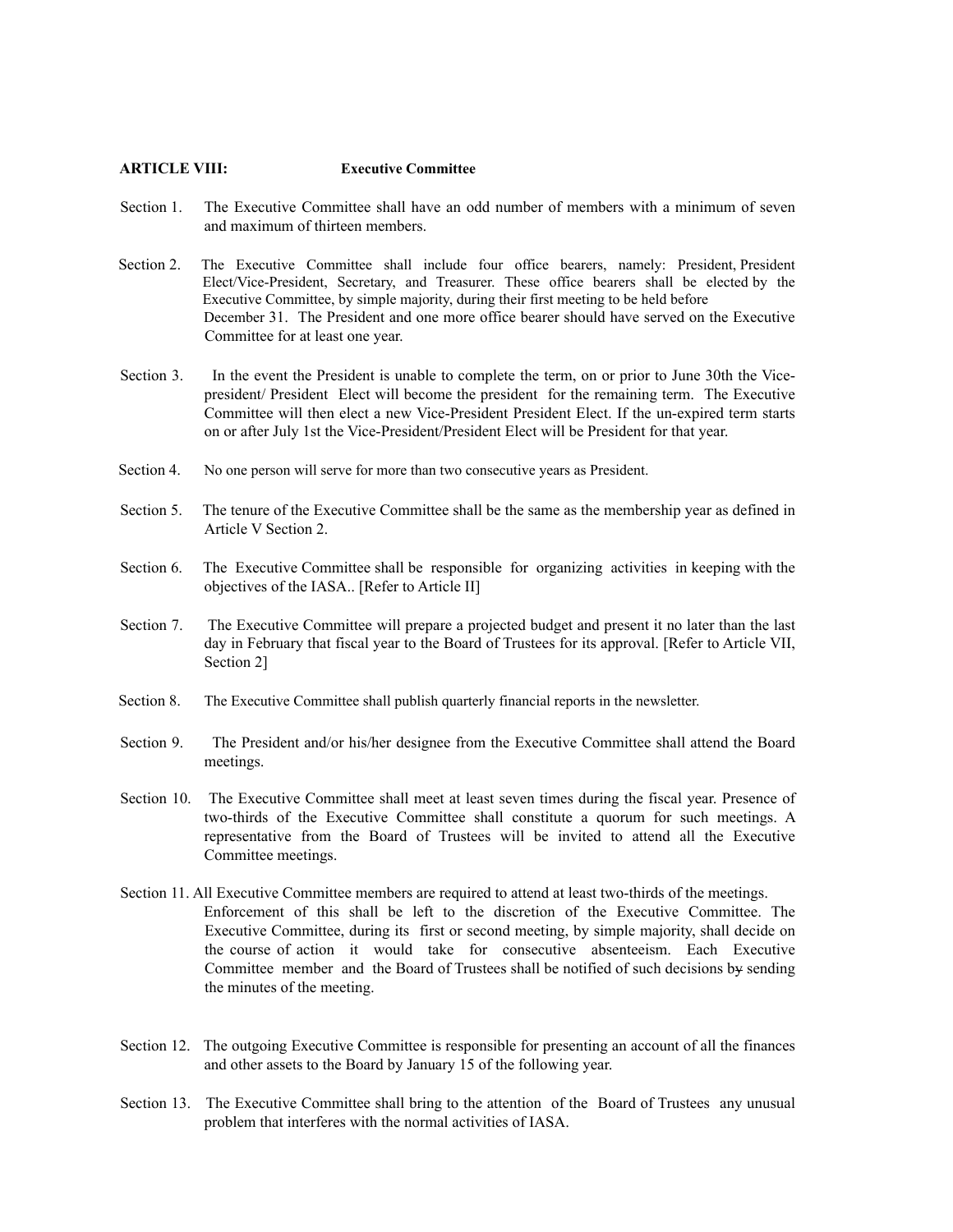Section 14. The duties and responsibilities for the office bearers shall be as follows:

# **A. President:**

- a) To call and preside over all general body meetings
- b) To call and preside over the meetings of the Executive Committee
- c) To direct and supervise activities of all Executive Committee members
- d) To officially represent IASA for activities in which IASA participates
- e) To perform necessary financial transactions for routine IASA activities
- f) To bear the overall responsibility for the activities of the Executive Committee
- g) To communicate with the Board of Trustees on any matter of importance
- h) May sign checks
- i) To attend standing committee (s) and ad-hoc committee (s) if necessary and will be a nonvoting (ex –officio) member.

# **B. Vice-President/ President Elect**

- a) To carry out the functions of the President in his/her absence
- b) To carry out other duties as delegated by the President
- c) May sign checks
- d) Shall serve as President for the following year
- e) Shall appoint special committees as outlined in Article VIII, Section 16
- f) Shall serve on the membership committee

## **C. Secretary**

- a) To maintain current mailing address of IASA
- b) To prepare and maintain an up-to-date membership list including names, addresses, Mail Addresses, Facsimile numbers, preferred mode of contact and telephone numbers of all members and others interested in the activities of the IASA
- c) To arrange to prepare and mail send a newsletter to all the members at least once every sixty days.
- d) To record minutes of all Executive Committee and general body meetings and send them to all Executive Committee members and the Board of Trustees.e) To carry out other duties as delegated by the President f) May sign checks
- g) Shall serve on the publications committee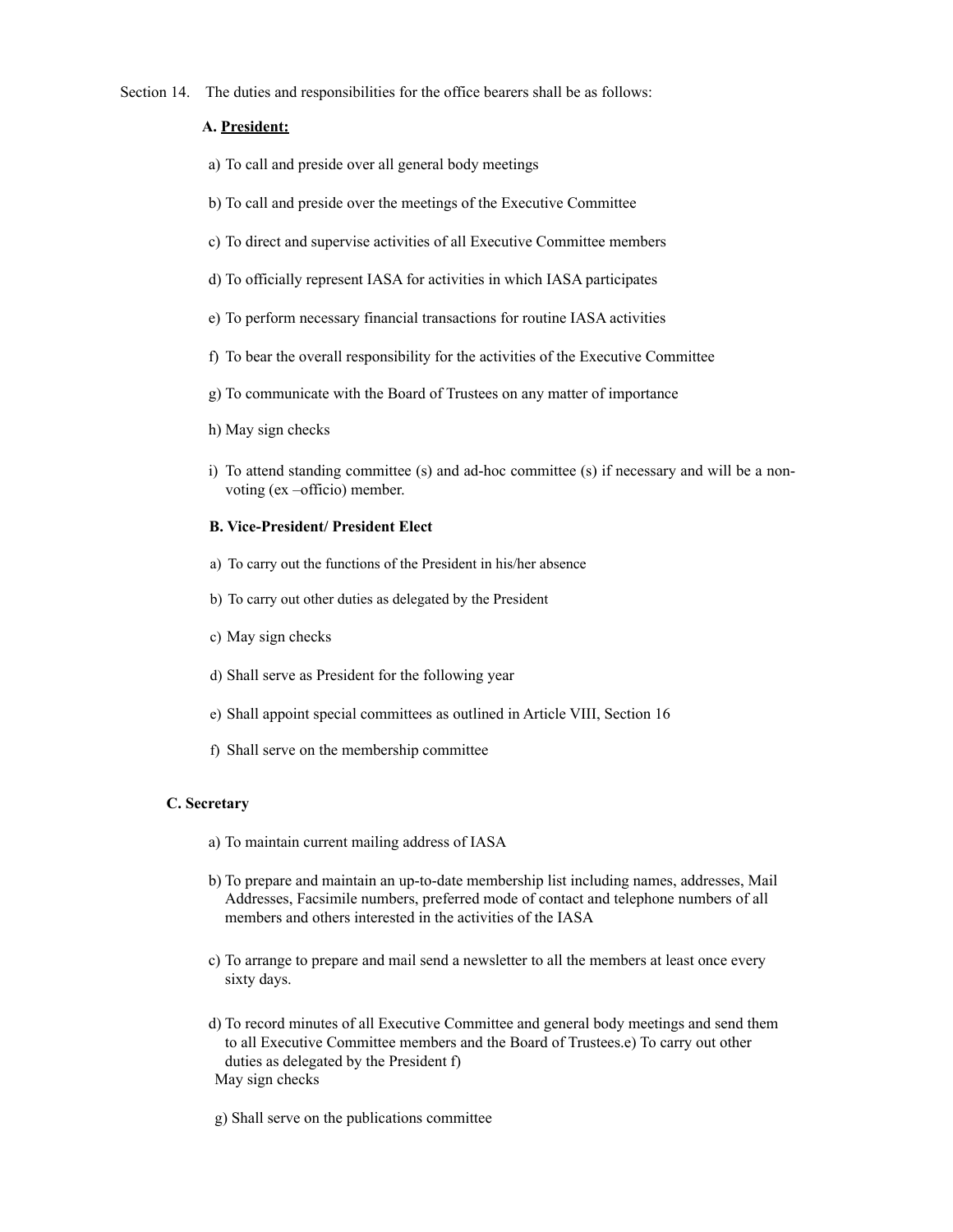#### **D. Treasurer:**

- a) To maintain an up-to-date accounting of all capital and operating accounts of IASA
- b) To prepare and present financial reports at each meeting of the Executive Committee
- c) To prepare and present quarterly financial reports to the Board of Trustees
- d) To prepare and present financial reports at all general body meetings
- e) To file the necessary tax returns
- f) To receive and pay the money as necessary to conduction the normal activities of IASA
- g) To carry out other duties as delegated by the President
- h) To cooperate with internal audit as authorized by the Board of Trustees
- i) May sign checks
- j) Shall serve on the finance committee
- Section15. The Executive Committee may form sub-committees consisting of Executive Committee members to fulfill the objectives of IASA. However, general members may be included in such sub-committees at the discretion of the Executive Committee. All sub-committees will act as advisory bodies to the Executive Committee, and the Executive Committee can dissolve them at any time. The following committees can be considered under this category:

#### Section 15a. Standing Committees:

The President-Elect appoints the Chair in the last quarter of the current year in order for the committee to start its work as of January 1st of the following year. Members of the committee are chosen by the Chair and/or President-Elect and finally approved by the President-Elect. The committee will have a total of 3- 5 members. The following committees, but not limited to, shall be considered, for this category: Finance Committee, Membership Committee, Publications Committee, and Nomination Committee. Members serve for a minimum of 2 years and can be reappointed at the discretion of the Executive Committee. Notwithstanding the above, in accordance with Article XI, the Board of Trustees will appoint the Finance Committee Chair and members.

Section 15b. Ad-hoc Committees:Duration of such committees generally is for a year and can be continued in the following year. They can be abolished or created, as the President-Elect deems appropriate.

Section 15c. Task Forces:

Committees appointed for a limited duration to accomplish a specific task. The President will appoint the chair.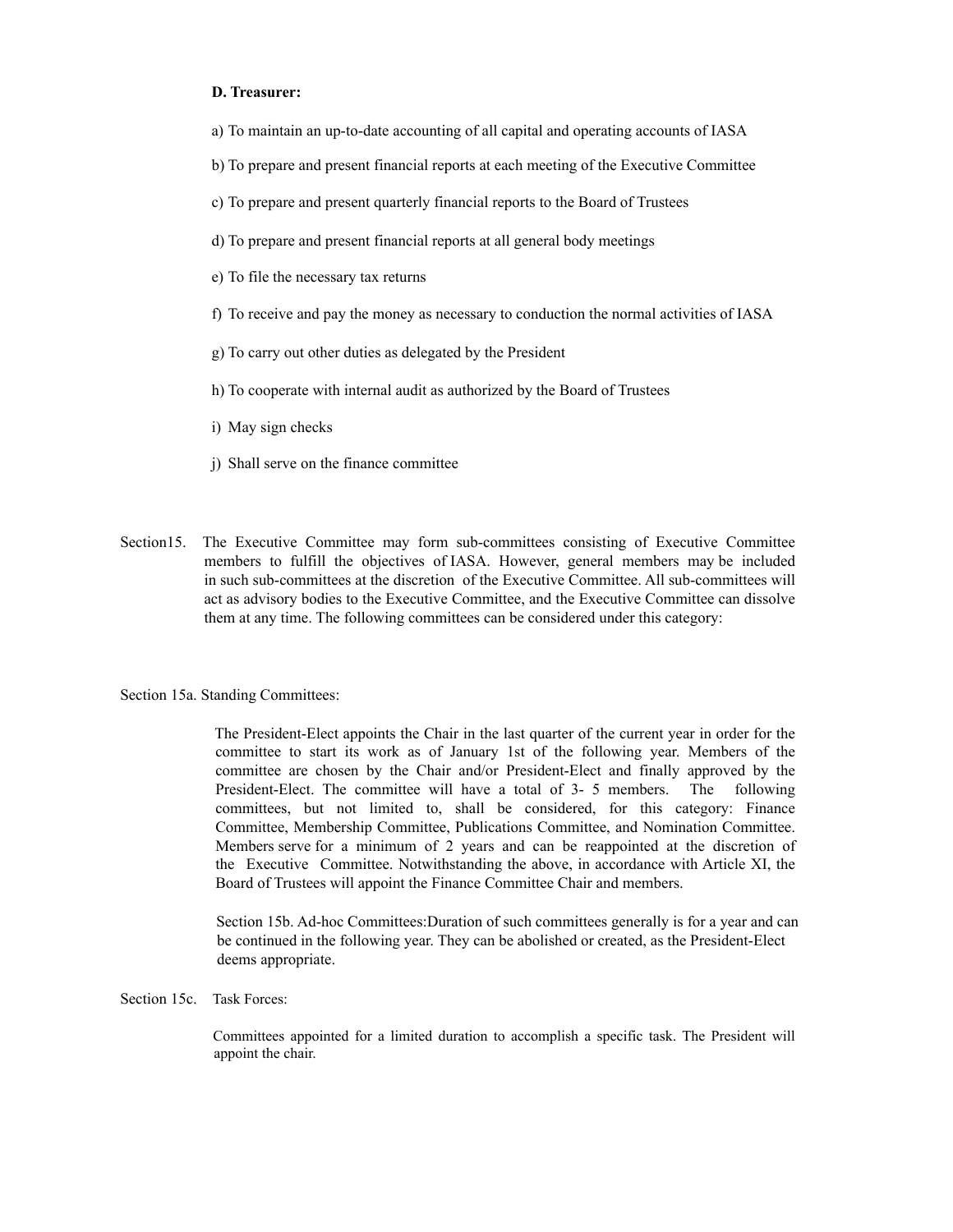Section 16. General Body Meetings: (Addendum A overrides portions of this section)

A General Body meeting can be called by:

- a) The President or
- b) Two-thirds of the members of the Board of Trustees or
- c) A signed petition from 20% of the voting members. The number of voting members is determined the last day of the month prior to the petition being signed. The President will send notice of the meeting and the agenda thirty days prior to the date of the meeting. Members will be able to vote on issues in absentia prior to the meeting. An emergency General Body meeting can be called in exceptional circumstances if both the Executive Committee and Board of Trustees are in agreement. Notice of thirty days will not be required.
- d) The Half-Yearly Financial Report will be presented during a period commencing 60 days before and ending 60 days after the date on which the IASA Diwali celebration occurs each year.
- e) The date, time and place for the meeting will be communicated via email/flyer/IASA website to each member entitled to vote at such meetings. Members will be responsible to provide the correct email address.

# **ARTICLE IX: Community Center Committee**

- Section 1. A Community Center Committee shall be established to implement and administer functions associated with the building, maintenance and overall operations of the Community Center.
- Section 2. This Committee shall have a maximum of seven members including one representative each from the Executive Committee and the Board of Trustees. The remaining five members are to be nominated from the general membership. These five members cannot serve concurrently on the Executive Committee or the Board. The Chair will be nominated by the nomination committee and elected by the voting members. The President Elect can appoint the members.
- Section 3. The Committee members, except for representatives of the Executive Committee and the Board, will serve continuously for a minimum of one two-year term, which may be renewed A maximum of two new members shall be appointed a year.
- Section 4. This committee shall meet at least twice a year.
- Section 5. The Community Center Committee shall initiate the maintenance and operating budget for the Community Center. This budget will be consolidated with the overall budget of the IASA.

The President of the Executive Committee will coordinate the inclusion of the budget of the Community Center Committee in the overall budget to be presented to the Board for approval at the beginning of the year. The Community Center Committee will make recommendations to the Board with regard to the capital expenditure.

Section 6. The committee will maintain the minutes of all its meetings. After each meeting, the committee will send a copy of the minutes of that meeting both to the Executive Committee and the Board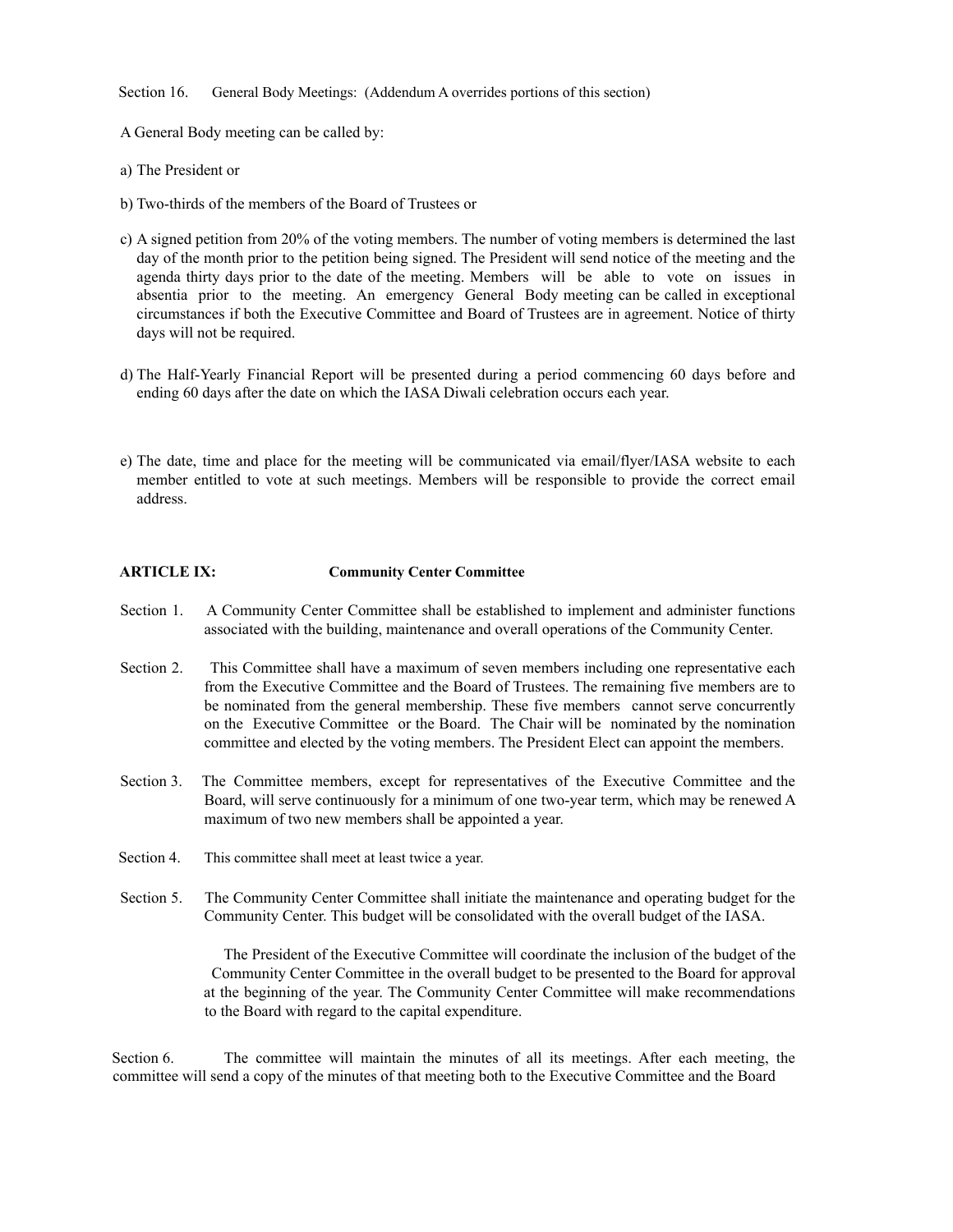#### **ARTICLE X: Election of Executive Committee**

- Section 1. The President, in consultation with the Chairman of the Board of Trustees, shall form a Nomination Committee consisting of 3 members, one each from the Board and the general membership and the President Elect. This committee shall call for nominations in the IASA newsletter at least ninety days prior to the expiration of the term of the existing Executive Committee.
- Section 2. If the total number of nominees exceeds thirteen then the selection of the 13 executive committee members will be done by a joint team consisting of President Elect, BOT and Nomination Committee members. This joint team will consider the candidacy of all members carefully and select 13 EC members. Though unanimous decision is preferred, but if it is not possible, Joint team will vote and the simple majority will decide if a particular member stays in EC.
- Section 3 An executive member can serve only 3 consecutive terms except in the following.
- Section 3a. The executive member is elected/ nominated for one of four office bearer positions before or after completing 3 years term.
- Section 3b. The President elect recommends the continuation of the executive member

to nomination committee and nomination committee in consultation with Board of Trustees has approved it. At the sole discretion of Nomination Committee, an Executive Committee member may not be considered for the re-nomination, if the member did not fulfill its obligations in the ongoing year as mentioned in Article VIII Section 11 or foster the environment which was not conducive to the objectives of IASA.

- Section 4. If the number of nominees does not exceed thirteen or is an odd number above seven, all nominees shall be considered elected, provided they are members of IASA.
- Section 5. The President shall be responsible for formally presenting the members of the incoming Executive Committee to the members of IASA at a meeting to be held at least fourteen days prior to the expiration of his/her term as the President. Such meetings may be held in conjunction with any major IASA function.
- Section 6. If an unexpected vacancy in the Executive Committee arises and the un-expired term of the vacancy is on or after July 1st, the Executive Committee, by simple majority, may appoint a member to fill that vacancy. If the remaining period is on or before June 30th Nomination Committee will invite, via the IASA newsletter, volunteers for nominations to fill the vacancy. Then the procedures outlined in Section 2, 3 and 4 of this Article X shall follow.
- Section 7. The outgoing Executive Committee (President, Vice President, Secretary & Treasurer) Officers shall transition information as to their duties and responsibilities and shall assist the incoming Board and transfer all information as to the operations of IASA by or on its 1st meeting including Financials, Website, Banking, Membership, Usernames, Passwords, Facebook account, SAConnect Account and any other relevant information that will be useful for the new committee.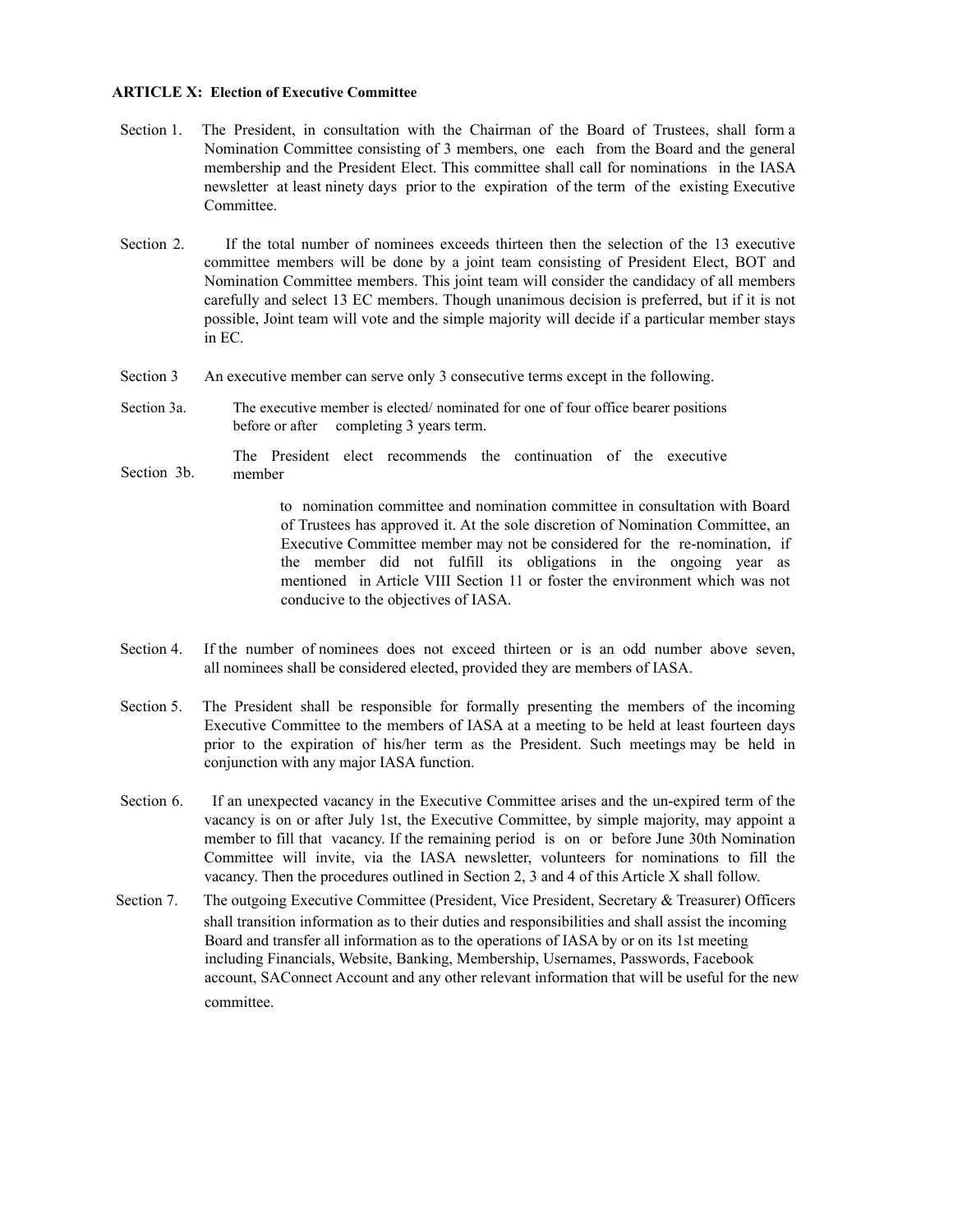# **ARTICLE XI: Board of Trustees.**

Section 1. The Board of Trustees, hereinafter referred to as the Board, shall monitor the overall activities of the Executive Committee to ensure that the activities are carried out in accordance with the objectives of IASA.Section 2. Members:

- a) The Board will consist of three members. Each member shall serve a term of 3 years.
- b) A Board member should have resided in or around San Antonio for a minimum of two years with the likelihood of continued residence of in or around San Antonio.
- c) All Board members should have been members of IASA for at least two years and they should be well known in the Indian Community and in good standing with the community.
- d) At all times, the Board should have at least 3 members who have served as the IASA President in the past for a minimum period of one year.
- e) A Board member may not serve on the Executive Committee and the Board simultaneously. (Exception-see Article XI, Section 8)
- f) The President and/or his/her designee from the Executive Committee shall be invited to attend the Board meetings. (Refer to Article VIII, Section 9)
- g) Beginning calendar year 2021, number of Board of Trustees (BOTs) will be limited to three. The current BOTs will complete their remaining terms through 2020. So, during the transition period from 2019 to 2020, the number of BOTs may exceed 3. Beginning 2021, the BOTs will consist of only outgoing Presidents. The President that is assuming leadership of the Executive Committee will agree to serve in the BOT for the following 3 years after his Presidency.
- h) Starting 2022, IASA would honor sponsors as Honorary BOT, who sponsors \$10,000 or more per year consecutively for 5 years.

Section 3. Selection Procedures:

- a) When a vacancy occurs on the Board, the Board and the Nomination Committee will initiate the selection process.
- b) The Nomination Committee, based on their best judgment, will announce the nominees in the IASA newsletter. General members may also send in nominations.
- c) The President will contact the nominee to seek acceptance of the nomination. If more than the required number contest for the membership, an election will be held as per Article X, Section 3
- d) A retired Board member may not be re-appointed for a period of one year following

retirement. Section 4. Responsibilities of the Board:

a) Actions taken by the Board will require approval by simple majority of its members. b)

To act as the supreme custodian of money and other assets of IASA.

c) To ensure that the funds and other assets are properly utilized and invested to serve in the best interest of the community. The Board will appoint a finance committee, consisting of a member from the Board of Trustees, the treasurer and 3 individuals with some knowledge in finance.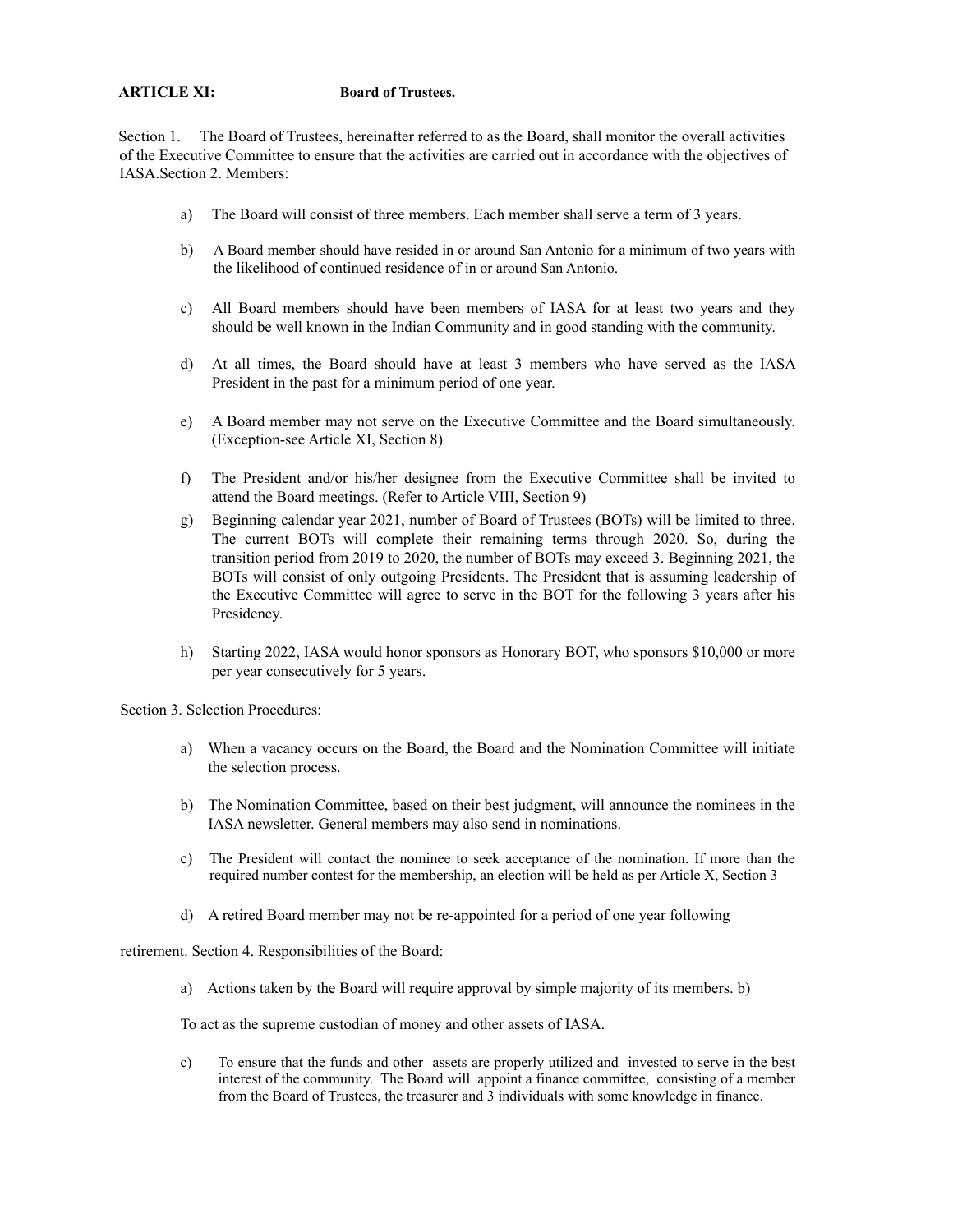- d) The Board, within twenty-eight days of the receipt of the budget proposed by the executive Committee, will vote on the budget.
- e) The Board will monitor the capital account. Disbursement of money from this account will require the signatures of at least one Board member. (Refer to Article VII--Section 1b)
- f) To ensure appropriate transfer of funds and other assets when the new Executive Committee takes charge.
- g) To arbitrate if conflicts arise in issues involving IASA activities.h) The Board may dissolve the Executive Committee and take over its function temporarily in case of serious dispute that may jeopardize the ideals, objectives or activities of IASA. The Board must unanimously approve such action. The Board is then responsible for the forming the new committee in accordance with the stipulations in Article X of the Constitution, within a reasonable period of dissolution of the committee. The Board is responsible for continuing the activities of the IASA for the interim period until the Executive Committee is elected.
- i) To oversee the activities of the Community Center Committee. The Board will also have the authority to dissolve, in consultation with the Executive Committee, for good reason, the Community Center Committee. Such action must be approved by a simple majority of the Board and Executive Committees. The Board and the Executive Committee is responsible for continuing the activities for the interim period until a new Community Center Committee is formed. Similar procedures may be followed for other sub committees.
- j) The Board may appoint an auditor and audit the financial transactions and positions of the IASA every year.
- k) Shall take the initiative to promote dialogue among organizations of Indian origin to help IASA serve as an umbrella organization.

Section 5. Duties of the Board:

- a) The Board shall meet at least three times a year.
- b) The Board will choose a chairperson.
- c) The Chairperson shall inform the members and the Executive Committee representatives of meetings and send the minutes of the meetings to the Executive Committee.
- d) The Board will shall be available for consultation and advice.
- e) One or more members of the Board will shall attend the Executive Committee meetings at the request of the President or by the majority members of the Executive Committee, or by majority decision taken by the Board. Any Board member, with the consent of the Chairperson of the Board may attend the Executive Committee meeting, after informing the President.
- f) The Board may suggest activities in the interest of IASA. Such proposals originating within the Board will be conveyed to the Executive Committee.
- g) Board members shall serve on the Community Center Committee and Finance Committee.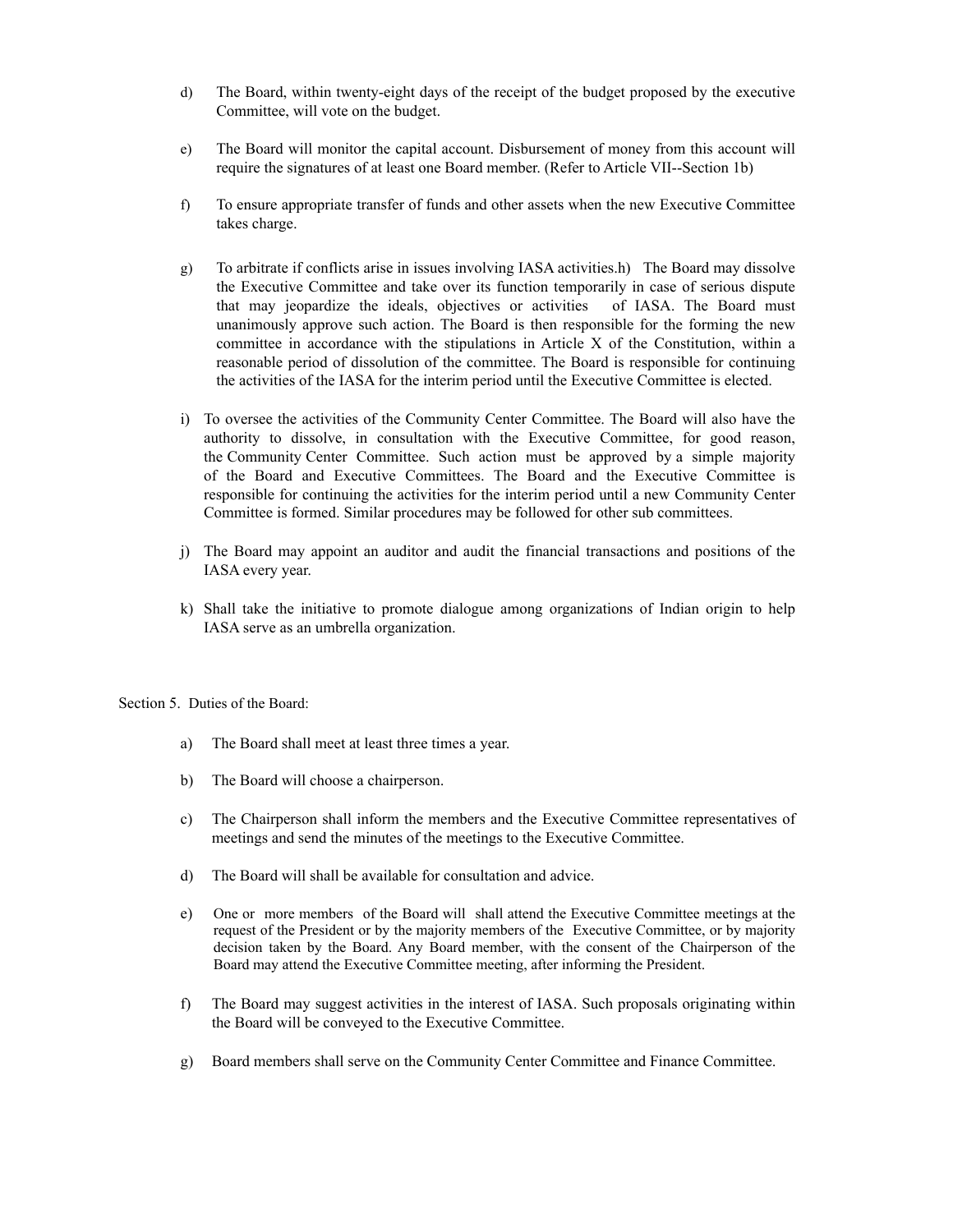Section 6. Responsibilities of Executive Committee to the Board:

- a) The Executive Committee shall send the minutes of the committee meetings to all Board members.
- b) The new Executive Committee shall present a budget to the Board for approval no later than the last day in February of every year.c) The Executive Committee shall bring to the attention of the Board any unusual problems that face IASA.
	- d) The Executive Committee shall give an account of all of the funds and assets to the Board at the end of its term.

Section 7. Responsibilities of the Community Center Committee to the Board:

- a) The Community Center Committee shall keep the Board apprised regarding the operating plans, problems and required capital improvements for the Community Center.
- b) Authorization for the operating expenses of the Community Center will be via the budgetary process initiated by the Community Center Committee and included in the annual budget by the President of the Executive Committee. The Board on a case-bycase basis and in accordance with Article VII, Section 5 will consider authorization for capital improvements.

Section 8. Resignation from the Board:

When a vacancy arises before the completion of a member's term, the Board and Executive Committee shall select a new member within a reasonable period. The President of the Executive Committee shall automatically serve as a voting member of the Board during the interim period. If, however, the un-expired term is less than a year, the President shall serve as a voting member for that remaining term. If the remaining term is more than one year, the new member will be replaced by one of the past IASA presidents. This will be at the discretion of the existing BOT members. Such a selected member will serve only the un-expired term.

Section 9. Dismissal of a Trustee:

A Trustee may be asked to resign or be dismissed for good reason. Such an action shall have unanimous approval by the remaining Board members and two-thirds of the Executive Committee.

Section 10. Dissolution of the Board of Trustees:

In case of serious dispute that may jeopardize the ideals, objectives or activities of IASA, the Board of Trustees may be dissolved by the approval of simple majority of the voting members of IASA at a general body meeting.

## **ARTICLE XII: Final Dissolution of IASA**

Section 1. A notice in case of dissolution of IASA shall be circulated to the membership at least thirty days prior to calling a special general body meeting. The quorum for such a meeting shall be two-third (2/3) of the voting membership and dissolution can only be approved by a two-third (2/3) majority in attendance**.** In the event that the IASA is discontinued and/or dissolved, said organization shall be dissolved and its assets shall be transferred to the state or to educational, religious, charitable or other similar organization that is qualified as a charitable, religious or educational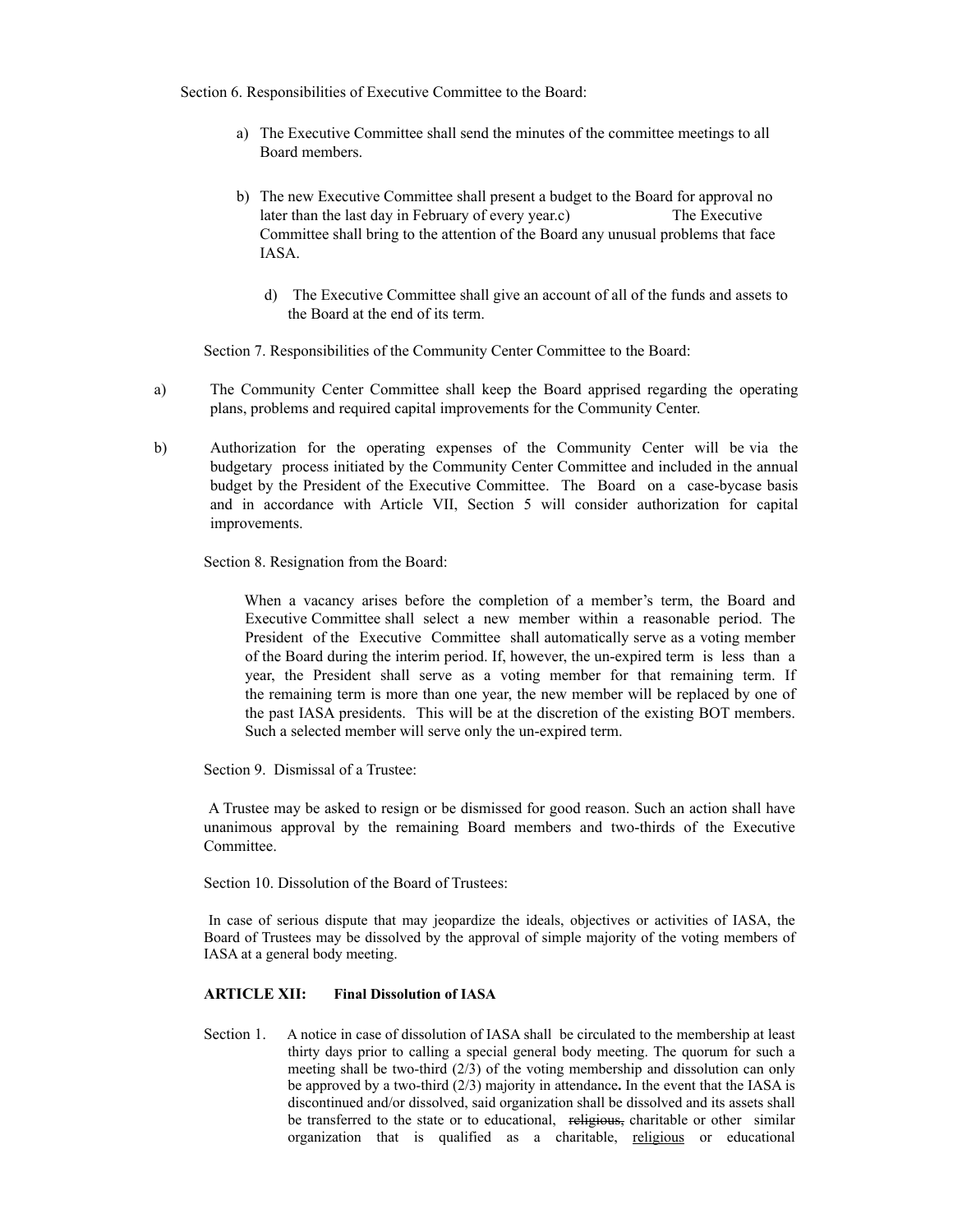organization under Section  $501(c)(3)$ , Internal Revenue code of 1986 as amended or tax exempt organization under Section 501(c)(12) and the 1981 State Tax Code, as amended.

These above By-Laws to be effective January 1, 1991, September 19<sup>th</sup> 2004 August 20<sup>th</sup>, 2016 Sep 20th, 2018 were on majority vote adopted by the, officers, Executive Committee and Board of Trustees on the ------ day December 1990. September 2004. August  $20^{th}$ ,  $2016$ , Sept  $20_{th}$ ,  $2018$ 

## **ARTICLE XI: Board of Trustees.**

Section 1. The Board of Trustees, hereinafter referred to as the Board, shall monitor the overall activities of the Executive Committee to ensure that the activities are carried out in accordance with the objectives of IASA.Section 2. Members:

- a) The Board will consist of three members. Each member shall serve a term of 3 years.
- b) A Board member should have resided in or around San Antonio for a minimum of two years with the likelihood of continued residence of in or around San Antonio.
- c) All Board members should have been members of IASA for at least two years and they should be well known in the Indian Community and in good standing with the community.
- d) At all times, the Board should have at least 3 members who have served as the IASA President in the past for a minimum period of one year.
- e) A Board member may not serve on the Executive Committee and the Board simultaneously. (Exception-see Article XI, Section 8)
- f) The President and/or his/her designee from the Executive Committee shall be invited to attend the Board meetings. (Refer to Article VIII, Section 9)
- g) Beginning calendar year 2021, number of Board of Trustees (BOTs) will be limited to three. The current BOTs will complete their remaining terms through 2020. So, during the transition period from 2019 to 2020, the number of BOTs may exceed 3. Beginning 2021, the BOTs will consist of only outgoing Presidents. The President that is assuming leadership of the Executive Committee will agree to serve in the BOT for the following 3 years after his Presidency.
- h) Starting 2022, IASA would honor sponsors as Honorary BOT, who sponsors \$10,000 or more per year consecutively for 5 years.
- i) Starting 2022, an IASA advisory committee will be convened by BOT chair as needed to discuss any special topics. This committee will comprise of all the past IASA presidents.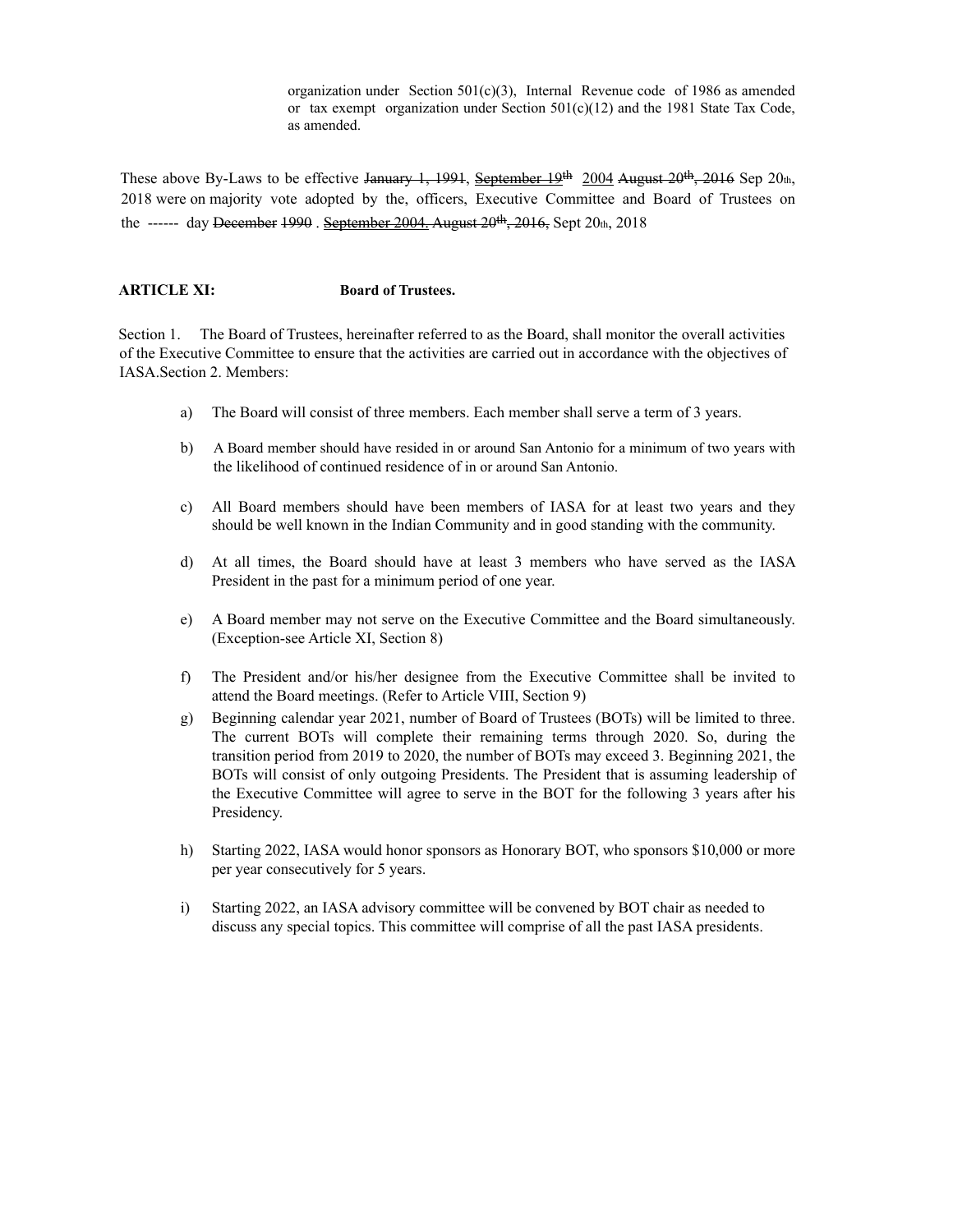# **Article XIII**

As a service to our community, IASA will maintain and support a youth wing of IASA which will be called IAYA (Indo American Youth Association). The activities of IAYA shall include cultural, educational, volunteering and extracurricular activities working under the supervision of IASA. IAYA members will be encouraged to participate in IASA activities.

#### Section 1**- IAYA Membership**

IAYA Membership will be open to the children and/or grandchildren of IASA members who are students of

8<sup>th</sup> grade and high school. The members of the IAYA will have the right to elect office bearers of the Executive Committee of IAYA except President. The membership year shall be Aug 1st to July 31st.

Section 2. **Membership Dues** The membership due is of \$5.00 for one year. IASA EC can revise the IAYA membership dues with simple majority on the request of IAYA leadership.

#### Section 3 . **IAYA Leadership**

The Executive committee of the IAYA shall include five office bearers namely:

President: from 11th and 12th graders Vice-President: from 9th to 11th graders Treasurer: from 9th to 11th graders Secretary: from 9th to 11th graders Public Relations Coordinator: from 9th to 11th graders.

The office bearers of the Executive Committee shall be the member of IAYA for at least one year. President will serve only one term. The President should be office bearer of the Executive Committee in previous years/terms. The office bearers of the Executive Committee must maintain their GPA above 2.5

Secretary of IASA will serve as ex-officio mentor of IAYA. In case Secretary of IASA is unable to perform this duty due to some circumstances, IASA president can appoint other EC member to be IAYA mentor.

Section 4 .The duties and responsibilities of office bearers shall be as follows

President:

To call and preside over the meetings of the EC To direct and supervise activities of all EC To officially represent IAYA for activities in which IAYA decides to participates To bear the overall responsibility for the activities of the EC To communicate with the IAYA mentors on any matter of importance

Vice-President:

To carry out the functions of the President in his/her absence.

To carry out other duties as delegated by the President of IAYA.Secretary:

To prepare and maintain an up-to-date membership list of IAYA (including names, E-mail addresses, and telephone numbers of all members and others interested in the activities of the IAYA. To prepare and send activity updates of IAYA to all the members at least once every sixty days. To record minutes of all EC meetings and send them to mentors of IAYA.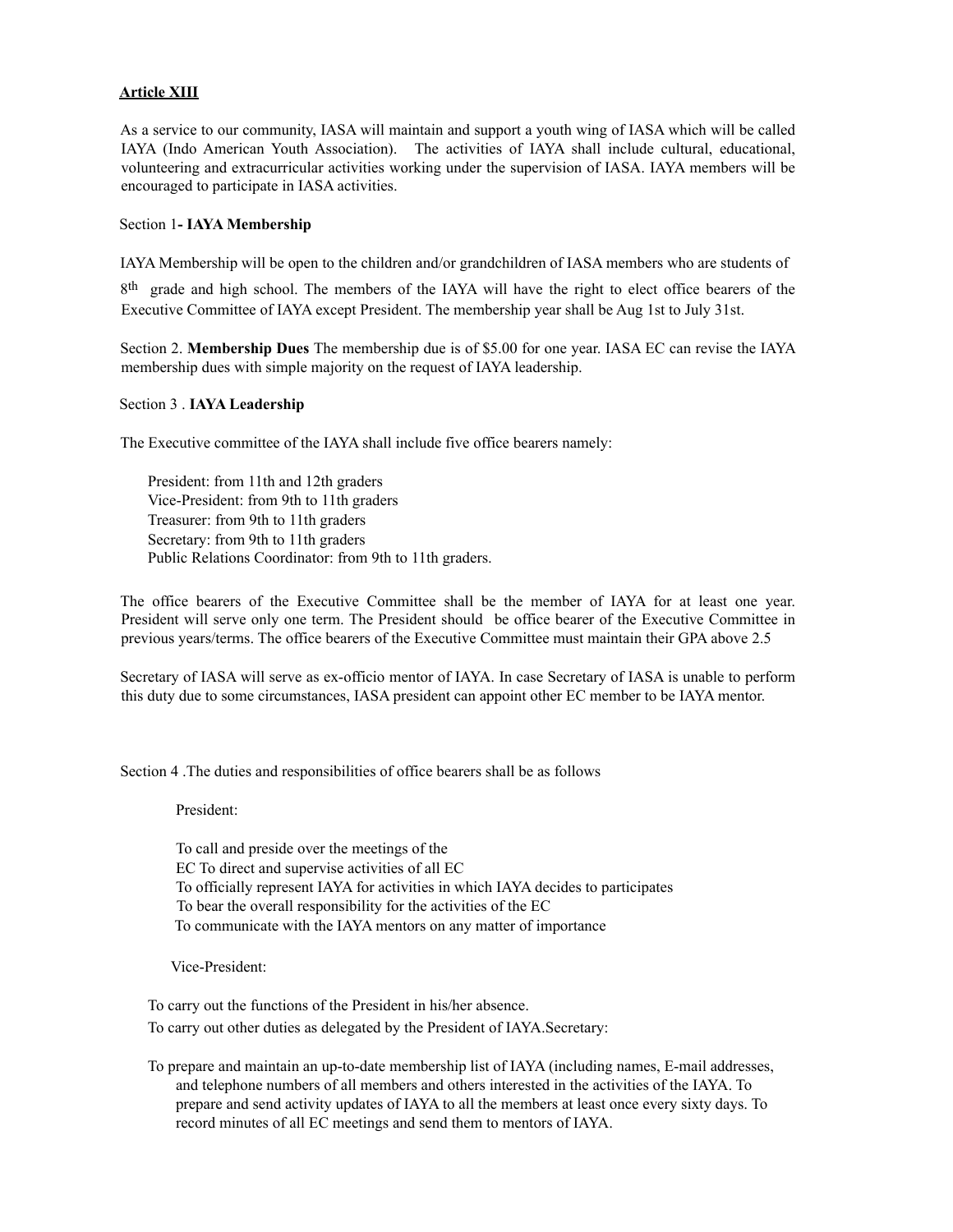To carry out other duties as delegated by the President of IAYA.

Treasurer:

To maintain an up-to-date accounting of all capital and operating accounts of IAYA To prepare and present financial reports at each meeting of the EC. To receive and pay the money as necessary to conduct the normal activities of

IAYA To carry out other duties as delegated by the President of IAYA. Will lead the fund raising and membership sub-committee. Will work directly under the supervision of the IASA Secretary.

Public – Relations Coordinator:

To take pictures of the event

Communicate the event information before and after to general public. Must be admin of the facebook of IAYA Must Submit an event report for IASA newsletter To carry out other duties as delegated by the President.

## **Section 6 Selection Process.**

IAYA President shall be selected by a five member committee consisting of President of IASA, mentors of IAYA and BOT Chair.

Selection of the President of Executive Committee of IAYA:

The selection of the President of Executive Committee of IAYA will be on last Sunday of June. The nominee as President should be in 11th or 12th grades

The nominee as President should have served on the Executive Committee in previous terms.

- The nominee as President must submit a write-up of his/her vision on the objectives of IAYA to the President of IASA from May 1st till to the end of third week of June.
- The President of IASA will discuss with the IAYA President Selection committee without revealing the nominee as President of that document.

The election committee will give points on the documents using a secret ballot. The President of IASA will count the points to announce the President of IAYA.Election of the office bearers of Executive Committee of IAYA:

Election of the office bearers of Executive Committee of IAYA will be by second week of August.

- Nominees for the office bearers of Executive Committee of IAYA must be member of IAYA at least for a year.
- Nominees for the office bearers of Executive Committee of IAYA must be a student of 9th, or 10th or 11th grade.
- Nominees for the office bearers of Executive Committee of IAYA must have a preferred GPA of 2.5.
- The term of office bearers is 2 years.

President of the IAYA shall call for nominations through Facebook, IASA communication media between 1st to 31st July.

The nominations can only be for one office bearer of Executive Committee of IAYA. If the number of nominations exceeds more than one, then election will be held by secret ballot only by the members of IAYA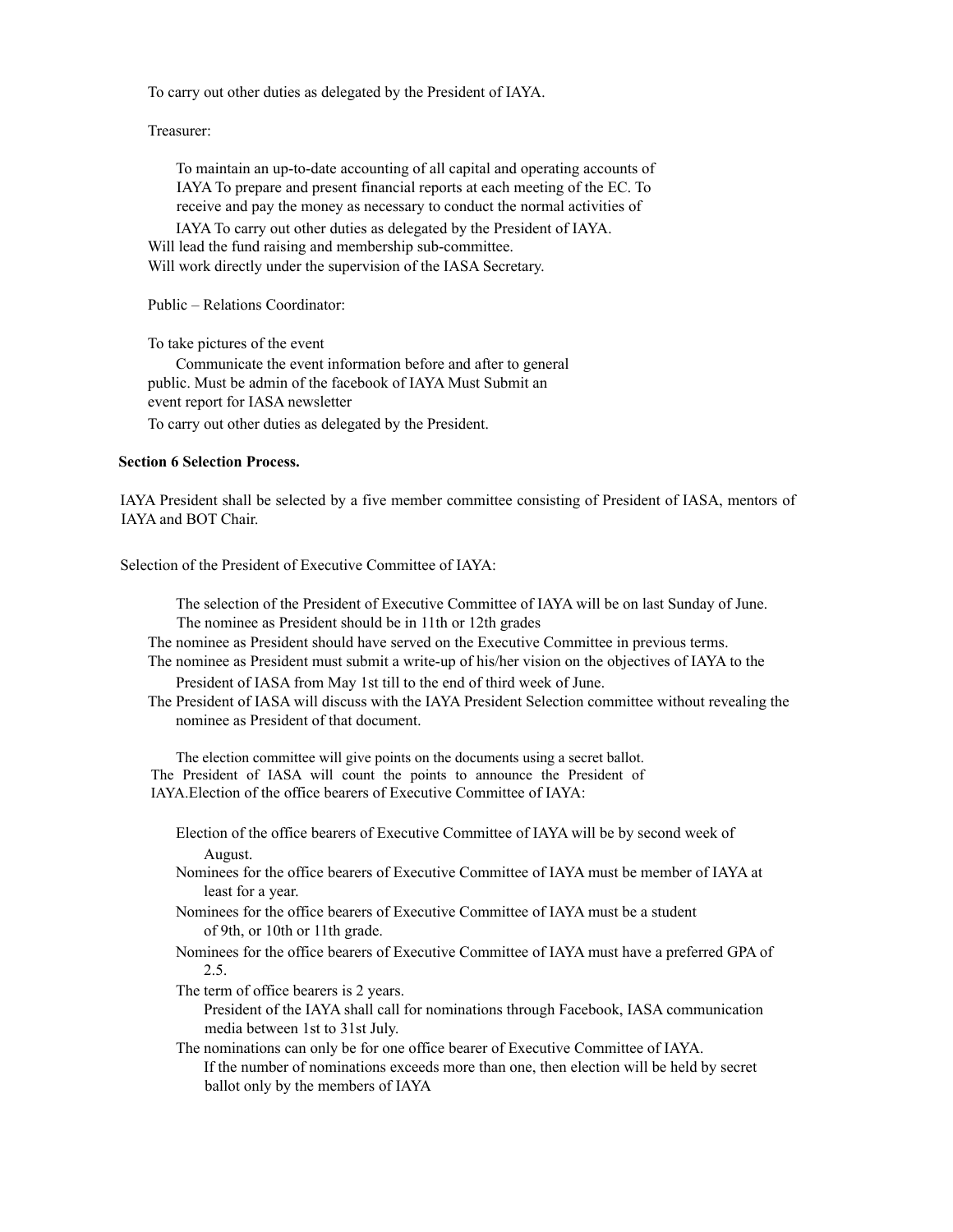# **Section 6. Sub Committees**

IAYA may decide on form the sub committees for various functions. Each sub committee should be led by one sub committee chair. Sub committee chair can be a any member of executive committee. Sub Committee chir will be appointed by President IAYA in consultation with other office bearers.

*Board of Trustees: Executive Committee*

*Chairperson President* 

 *Vice President* 

 *Secretary* 

 *Treasurer*